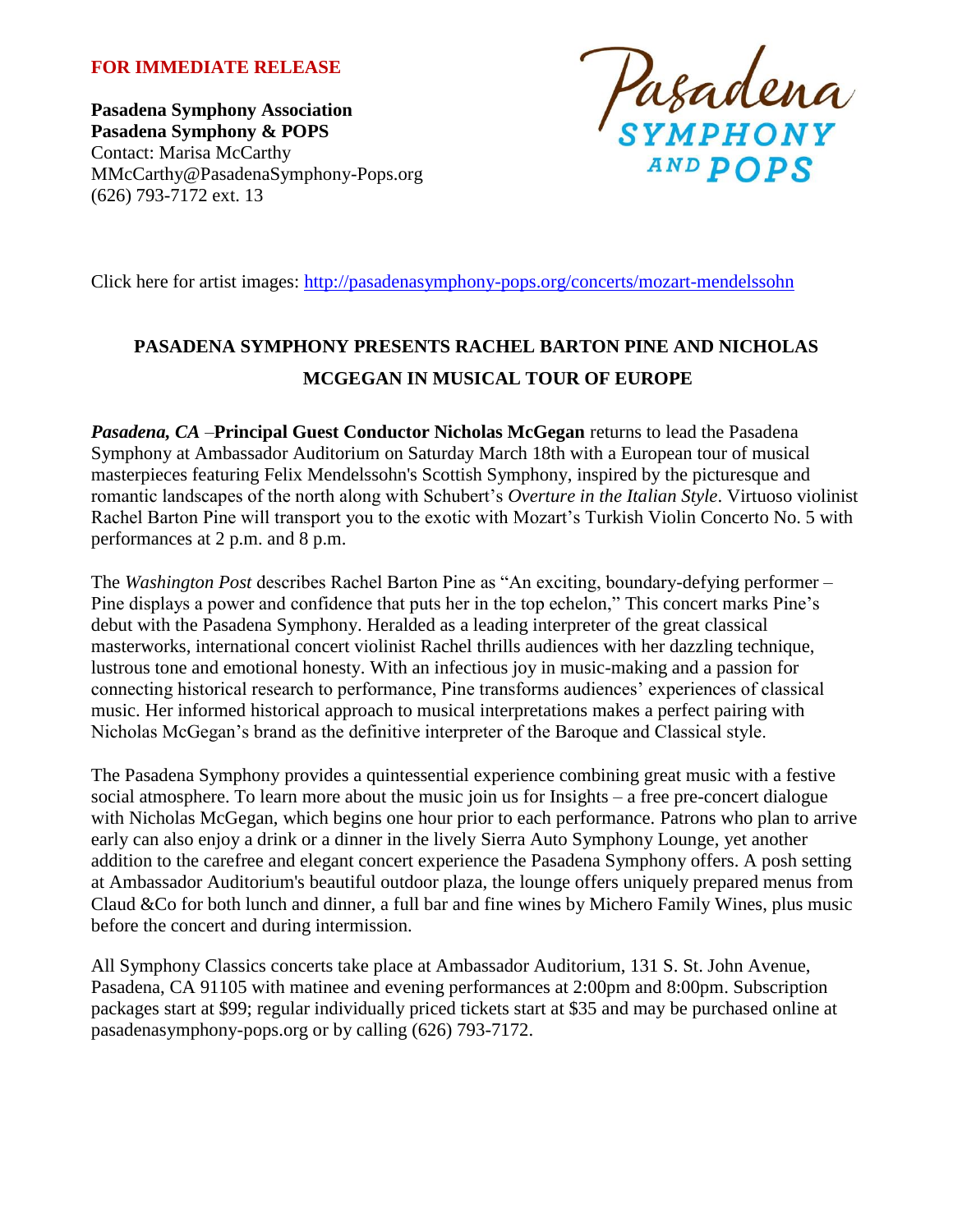### **IF YOU GO:**

- **What:** Mozart & Mendelssohn

 Nicholas McGegan, conductor Rachel Barton Pine, violin

| Schubert    | Overture in the Italian Style   |
|-------------|---------------------------------|
| Mozart      | Violin Concerto No. 5 "Turkish" |
| Mendelssohn | Symphony No. 3 "Scottish"       |

- **When:** Saturday, March 18, 2017 at 2:00pm and 8:00pm

- **Where:** Ambassador Auditorium | 131 South St. John Avenue, Pasadena, CA 91105

- **Cost:** Tickets start at \$35.00

- **Parking:** Valet parking is available on St. John Ave for \$15. General parking is available in two locations: next to the Auditorium (entrance on St. John Ave) at the covered parking structure for \$10 and directly across the street at the Wells Fargo parking structure (entrance on Terrace at Green St). ADA parking is located at the above-ground parking lot adjacent to the Auditorium (entrance on St. John Ave.) for \$10. Parking purchased onsite is cash only.

- **Sierra Auto Symphony Lounge:** Located on the plaza at Ambassador Auditorium. Opens at 12:30 pm before the matinee and 6:00 pm before the evening performance.

- **Pre-Concert Discussion:** Pre-concert discussions with David Lockington begins one hour before curtain and is available to all ticket holders at no cost.

###

#### **ABOUT THE ARTISTS**

**Rachel Barton Pine Violinist**

Heralded as a leading interpreter of the great classical masterworks, international concert violinist Rachel Barton Pine thrills audiences with her dazzling technique, lustrous tone and emotional honesty. With an infectious joy in music-making and a passion for connecting historical research to performance, Pine transforms audiences' experiences of classical music.

During the 2015-16 season, Pine will perform concertos by Beethoven, Brahms, Bruch, Dvorak, Fairouz, Mozart, Sibelius and Vivaldi, with orchestras including the Santa Rosa Symphony, the New Mexico Philharmonic, and the Flagstaff, Windsor, and Gainesville Symphony Orchestras. She will continue her recital tour of the Six Bach Sonatas and Partitas for Unaccompanied Violin in Gainesville, FL and Washington, D.C.

In April, 2016 Avie Records will release Pine's performance of J.S. Bach's Six Sonatas and Partitas for Violin. Pine recently celebrated the release of her debut album on Avie: *Mozart: Complete Violin Concerto, Sinfonia Concertante*, with conductor Sir Neville Marriner and The Academy of St Martin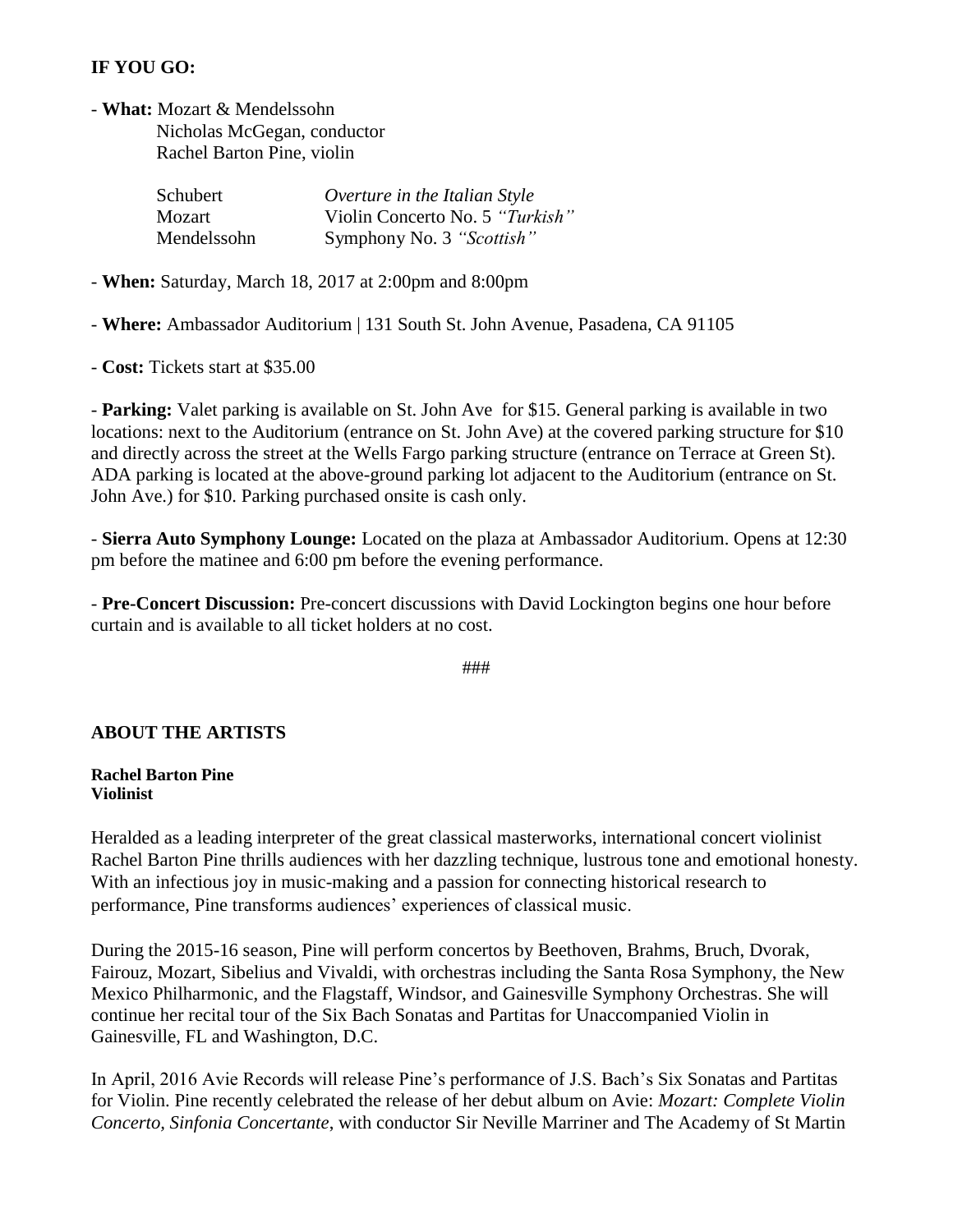in the Fields. In September 2015 Cedille Records releases her recording of *Vivaldi: The Complete Viola D'Amore Concertos* with Ars Antigua.

This season a high-definition, life size video of Pine playing and being interviewed will be the culminating installation of "Stradivarius: Origins and Legacy of the Greatest Violin Maker," a new exhibit of treasures made by master violin makers including Andrea Amati, Guarneri del Gesù, and Antonio Stradivari debuting at the Musical Instrument Museum in Phoenix, AZ.

Pine has appeared as soloist with many of the world's most prestigious ensembles, including the Chicago Symphony; the Philadelphia Orchestra and the Royal Philharmonic; and the Netherlands Radio Kamer Filharmonie. Her past festival appearances have included Marlboro, Wolf Trap, Vail, Ravinia, Davos, and Salzburg.

She has worked with such renowned conductors as Charles Dutoit, Zubin Mehta, Erich Leinsdorf, Neeme Järvi and Marin Alsop, and with such leading artists as Daniel Barenboim, Christoph Eschenbach, Christopher O'Riley, and Mark O'Connor. She has collaborated with many contemporary composers including Augusta Read Thomas, John Corigliano, José Serebrier, and Mohammed Fairouz.

Pine has a prolific discography of 30 CDs on the Avie, Cedille, Warner Classics, and Dorian labels. Pine began an exploration of beloved violin concertos and the concertos that inspired them with *Brahms and Joachim Violin Concertos,* recorded with the Chicago Symphony Orchestra and conductor Carlos Kalmar. Her *Beethoven & Clement Violin Concertos*, recorded with The Royal Philharmonic and conducted by José Serebrier, offered the world premiere recording of Clement's D Major Violin Concerto.

Her recording of *Violin Lullabies*, with pianist Matthew Hagle, debuted at number one on the *Billboard* classical chart.

She writes her own cadenzas to many of the works she performs, including for the Beethoven and Mozart concertos. In 2009, Carl Fischer published *The Rachel Barton Pine Collection*, a collection of original compositions, arrangements, cadenzas, and editions penned or arranged by Pine, which made her the only living artist and first woman to join great musicians like Fritz Kreisler and Jascha Heifetz in Carl Fischer's Masters Collection series.

Pine holds prizes from several of the world's leading competitions, including a gold medal at the 1992 J.S. Bach International Violin Competition in Leipzig, Germany.

Her Rachel Barton Pine Foundation assists young artists through various projects, including the Instrument Loan Program, Grants for Education and Career, Global HeartStrings (supporting musicians in developing countries), and a curricular series in development with the University of Michigan: Music by Black Composers.

Pine performs on the Joseph Guarnerius del Gesu (Cremona 1742), known as the "ex-Bazzini, ex-Soldat" on lifetime loan from her anonymous patron. rachelbartonpine.com

## **NICHOLAS MCGEGAN**

Principal Guest Conductor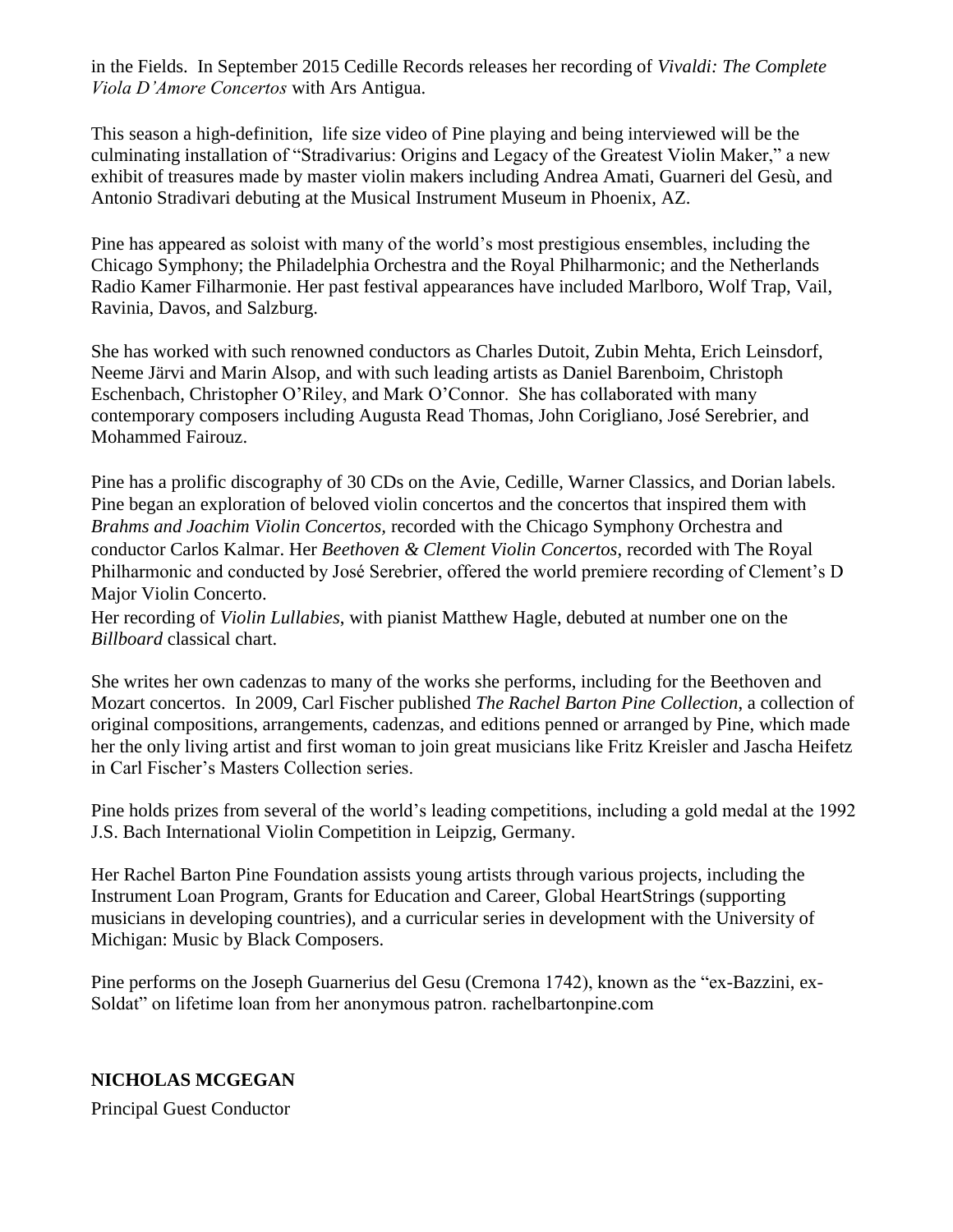As he embarks on his fourth decade on the podium, Nicholas McGegan — long hailed as "one of the finest baroque conductors of his generation" (The Independent) and "an expert in 18th-century style" (The New Yorker) — is recognized for his probing and revelatory explorations of music of all periods. In 2015 he begins his 30th year as music director of Philharmonia Baroque Orchestra and continues as Principal Guest Conductor of the Pasadena Symphony.

Best known as a baroque and classical specialist, McGegan's approach— intelligent, infused with joy and never dogmatic — has led to appearances with many of the world's major orchestras. At home in opera houses, McGegan shone new light on close to twenty Handel operas as the Artistic Director and conductor at the Göttingen Handel Festival for 20 years (1991-2001) and the Mozart canon as Principal Guest Conductor at Scottish Opera in the 1990s.

His 15/16 season features appearances with the Los Angeles Philharmonic (with which he has appeared annually for 20 years), St. Louis, BBC Scottish, RTÉ National, and New Zealand Symphonies; the Cleveland Orchestra/Blossom Music Festival; the Orchestra of St. Luke's at Caramoor and Carnegie Hall, and the Juilliard School. Under McGegan this season, Philharmonia Baroque Orchestra performs Scarlatti's La gloria di primavera at Carnegie Hall and throughout California's Orange County.

McGegan's extensive discography features eight releases on Philharmonia Baroque's label, Philharmonia Baroque Productions (PBP) including the 2011 GRAMMY® Award-nominated recording of Haydn Symphonies nos. 88, 101, and 104.

English-born Nicholas McGegan was educated at Cambridge and Oxford. He was made an Officer of the Most Excellent Order of the British Empire (OBE) "for services to music overseas." Most recently, McGegan was invited to join the board of Early Music America. Other awards include the Halle Handel Prize; the Order of Merit of the State of Lower Saxony (Germany); the Medal of Honour of the City of Göttingen, and a declaration of Nicholas McGegan Day, by the Mayor of San Francisco in recognition of his work with Philharmonia Baroque. In 2013, the San Francisco Conservatory of Music awarded him an honorary degree of Doctor of Music.

Visit Nicholas McGegan on the web at [www.nicholasmcgegan.com.](http://www.nicholasmcgegan.com/)

## **ABOUT THE PASADENA SYMPHONY ASSOCIATION**

Recent Acclaim for the Pasadena Symphony and POPS:

*"The Pasadena Symphony signals a new direction…teeming with vitality...dripping with opulent, sexy emotion." Los Angeles Times.* 

*"...full of pulsating energy from first note to last... the strings were lushly resonant, the wind principals were at the top of their games, and the brass rang out with gleaming vigor." –Pasadena Star News.*

Formed in 1928, the Pasadena Symphony and POPS is an ensemble of Hollywood's most talented, sought after musicians. With extensive credits in the film, television, recording and orchestral industry, the artists of Pasadena Symphony and POPS are the most heard in the world.

The Pasadena Symphony and POPS performs in two of the most extraordinary venues in the United States: Ambassador Auditorium, known as the *Carnegie Hall of the West,* and the luxuriant Los